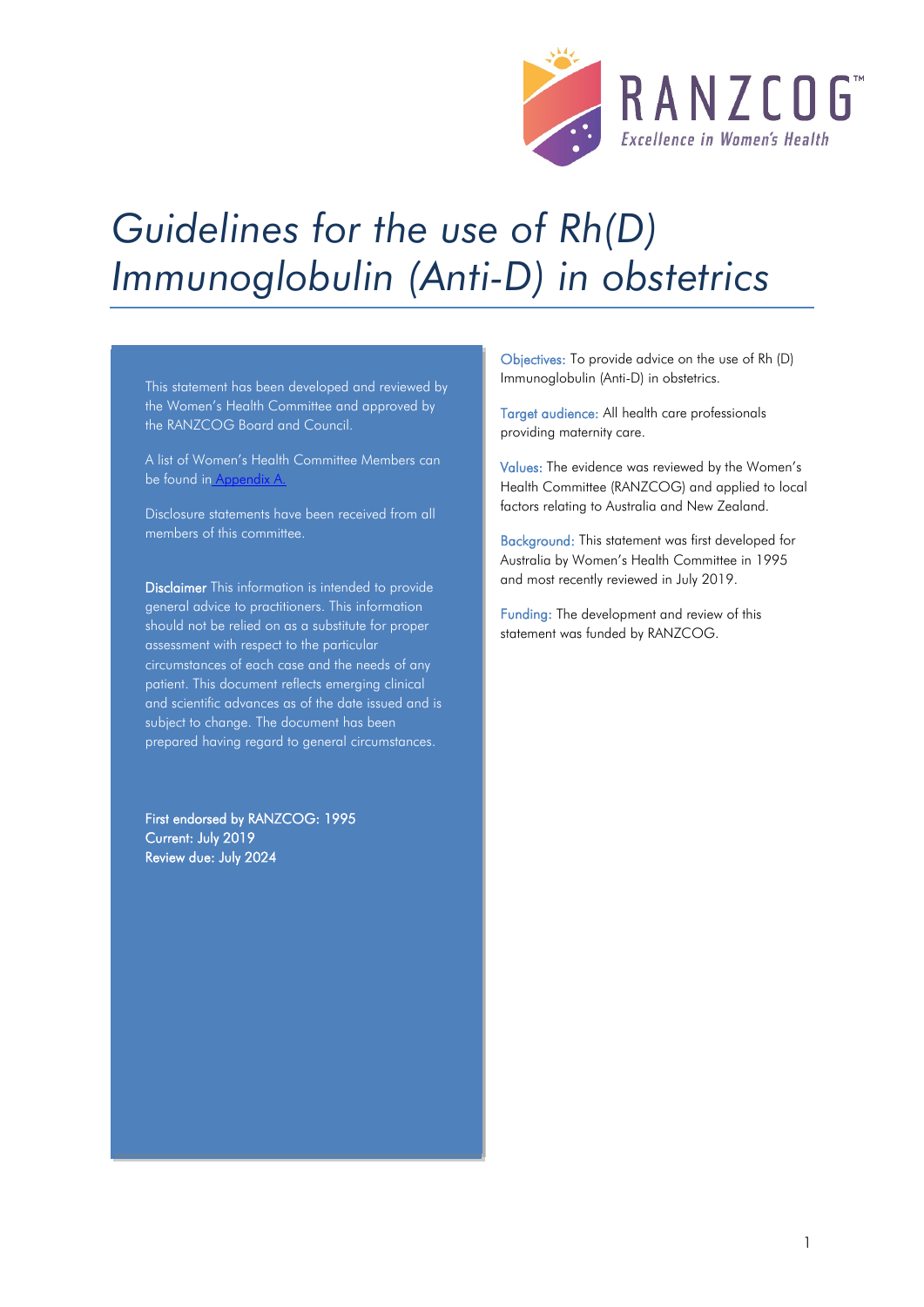# **Table of contents**

| $\mathbf{1}$ . |                                                                              |  |  |  |
|----------------|------------------------------------------------------------------------------|--|--|--|
| 2.             |                                                                              |  |  |  |
| 3.             |                                                                              |  |  |  |
| 4 <sub>1</sub> |                                                                              |  |  |  |
|                |                                                                              |  |  |  |
|                |                                                                              |  |  |  |
|                |                                                                              |  |  |  |
|                | 4.4 Rh antibody testing and assessing magnitude of feto-maternal haemorrhage |  |  |  |
|                |                                                                              |  |  |  |
| 5.             |                                                                              |  |  |  |
| 6.             |                                                                              |  |  |  |
| 7.             |                                                                              |  |  |  |
| 8.             |                                                                              |  |  |  |
|                |                                                                              |  |  |  |
|                |                                                                              |  |  |  |
|                |                                                                              |  |  |  |
|                |                                                                              |  |  |  |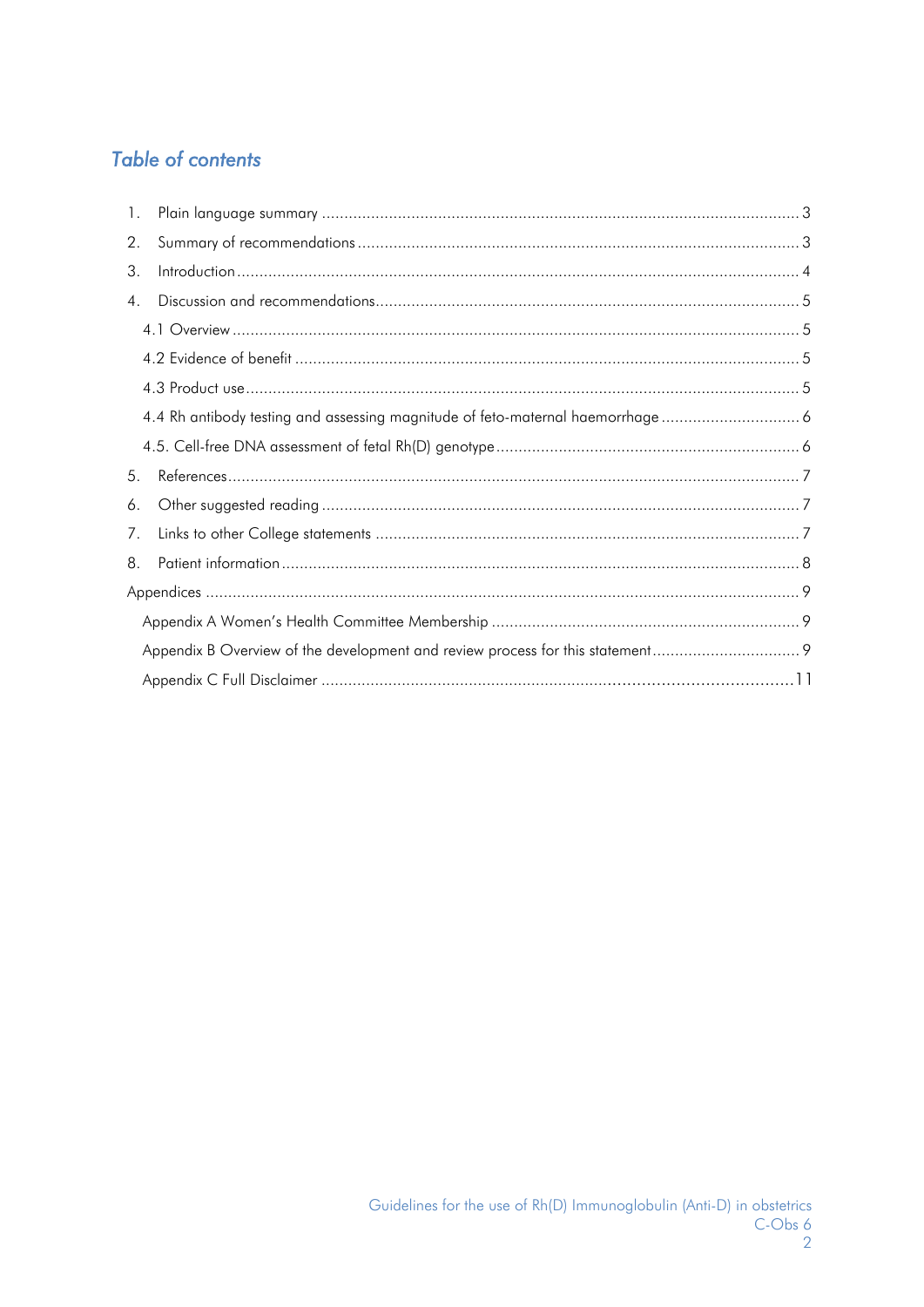# <span id="page-2-0"></span>*1. Plain language summary*

About one woman in seven has a Rh(D) negative blood group, and if her baby has a blood group that is Rh(D) positive there is a small risk that during pregnancy the baby's blood cells might stimulate an immune response in the mother's blood (sensitisation). If this happens and a woman makes antibodies against the D-positive blood group, there is a risk that a baby could be affected in this or future pregnancy. Giving anti-D to a woman who has a Rh(D) negative blood group during, or in the days following pregnancy can reduce the risk of sensitisation, and of adverse consequences in this and future pregnancies.

# <span id="page-2-1"></span>*2. Summary of recommendations*

| Recommendation 1                                                                                                                                                                                                                                                                                                                                                                        | Grade            |  |  |  |
|-----------------------------------------------------------------------------------------------------------------------------------------------------------------------------------------------------------------------------------------------------------------------------------------------------------------------------------------------------------------------------------------|------------------|--|--|--|
| All Rh (D) negative women (who have not actively formed their own Anti-D)<br>should be offered Anti-D in the following clinical situations:                                                                                                                                                                                                                                             | $\mathsf{C}$     |  |  |  |
| First trimester (dose 250 IU)<br>Chorionic Villus Sampling;<br>٠<br>Miscarriage;<br>٠<br>Abortion (medical after 10 weeks of gestation or surgical); and<br>Ectopic pregnancy.<br>٠<br>Molar pregnancy<br>$\blacksquare$                                                                                                                                                                |                  |  |  |  |
| There is insufficient evidence to suggest that a <b>threatened</b> miscarriage before 12<br>weeks gestation necessitates Anti-D. However, where the bleeding is repeated,<br>heavy or associated with abdominal pain or significant pelvic trauma,<br>immunoprophylaxis may be administered to women with no preformed anti-D<br>antibodies (National Blood Authority Guidelines 2021). |                  |  |  |  |
| Second and third trimester (basic dose 625 IU)<br>Obstetric haemorrhage;<br>Amniocentesis or other invasive fetal intervention;<br>٠<br>External cephalic version of a breech presentation, whether successful<br>٠<br>or not<br>Abdominal trauma, or any other suspected intra-uterine bleeding or<br>sensitising event.<br>Abortion                                                   |                  |  |  |  |
| <b>Recommendation 2</b>                                                                                                                                                                                                                                                                                                                                                                 | Grade            |  |  |  |
| All Rh(D) negative women (who have not actively formed their own Anti-D)<br>should be offered a prophylactic dose of 625 IU at approximately 28 weeks<br>gestation and again at approximately 34 weeks gestation.                                                                                                                                                                       | B<br>Reference 4 |  |  |  |
| <b>Recommendation 3</b>                                                                                                                                                                                                                                                                                                                                                                 | Grade            |  |  |  |
| All women who deliver an Rh(D) positive baby should have quantification of<br>B<br>fetomaternal haemorrhage to guide the appropriate dose of anti-D prophylaxis,<br>and the dose should be given within 72 hours if possible.                                                                                                                                                           |                  |  |  |  |
| <b>Good Practice Point</b><br>Grade                                                                                                                                                                                                                                                                                                                                                     |                  |  |  |  |
| Anti-D should be administered as a deep intramuscular injection. Among<br>Consensus-based<br>recommendation<br>women with high BMI this may be most easily achieved using deltoid muscle.                                                                                                                                                                                               |                  |  |  |  |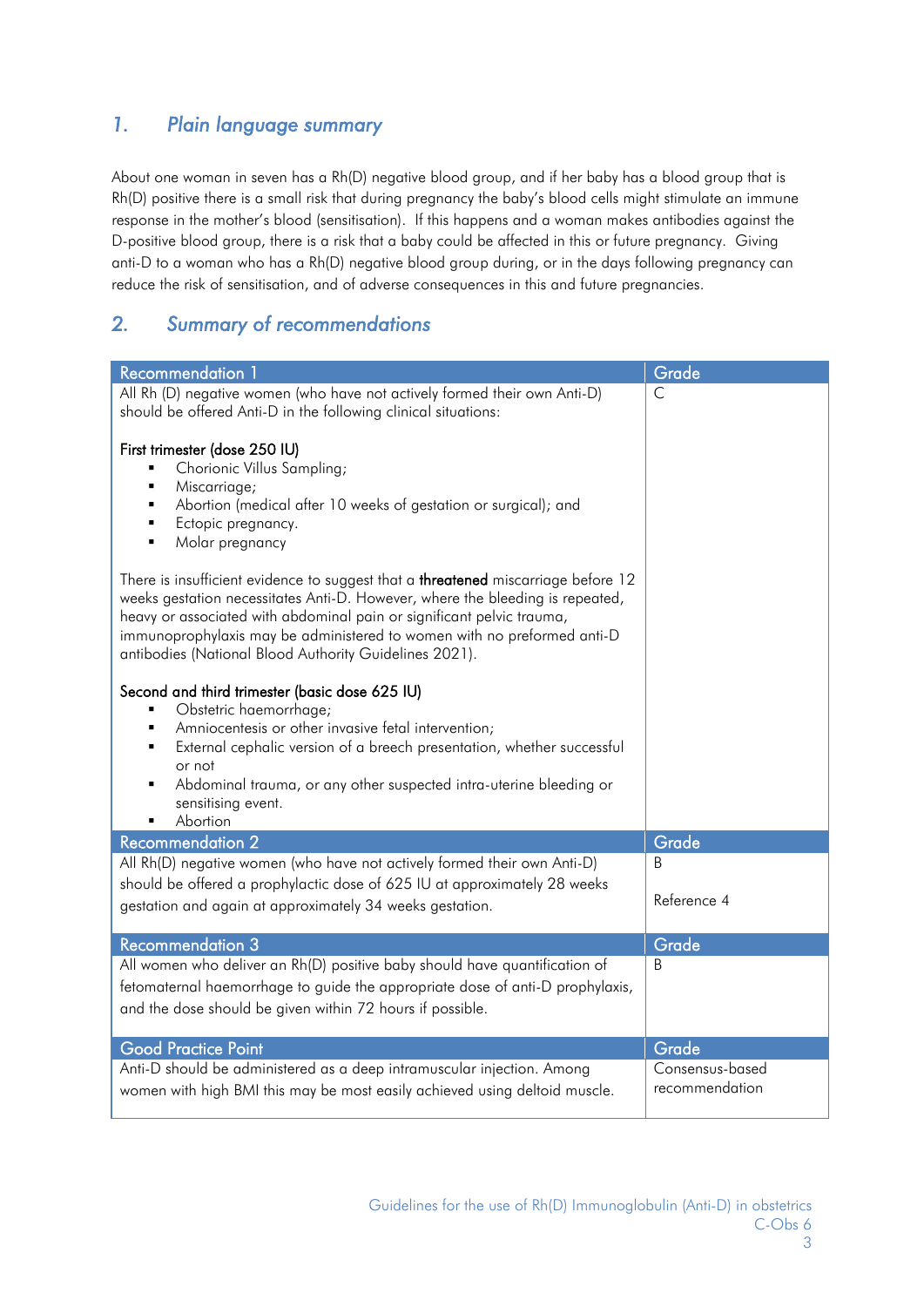| Rh antibody testing and assessing magnitude of feto-maternal haemorrhage                                                                                                                                                                                                                                                                                                                                                                                                                                                                                  |                                   |  |  |  |  |
|-----------------------------------------------------------------------------------------------------------------------------------------------------------------------------------------------------------------------------------------------------------------------------------------------------------------------------------------------------------------------------------------------------------------------------------------------------------------------------------------------------------------------------------------------------------|-----------------------------------|--|--|--|--|
| <b>Recommendation 5</b>                                                                                                                                                                                                                                                                                                                                                                                                                                                                                                                                   | Grade                             |  |  |  |  |
| Blood should be taken for Rh(D) antibody titre prior to administration of Anti-D,<br>in order to detect those who have already become immunised.                                                                                                                                                                                                                                                                                                                                                                                                          | Consensus-based<br>recommendation |  |  |  |  |
| Recommendation 6                                                                                                                                                                                                                                                                                                                                                                                                                                                                                                                                          | Grade                             |  |  |  |  |
| At 34 weeks gestation the test may be omitted if prophylactic Anti-D was given<br>at 28 weeks.                                                                                                                                                                                                                                                                                                                                                                                                                                                            | Consensus-based<br>recommendation |  |  |  |  |
| <b>Recommendation 7</b>                                                                                                                                                                                                                                                                                                                                                                                                                                                                                                                                   | Grade                             |  |  |  |  |
| Rh (D) immunoglobulin should not be given to women with preformed Anti-D<br>antibodies except where the preformed Anti-D is due to the antenatal<br>administration of Rh (D) immunoglobulin.                                                                                                                                                                                                                                                                                                                                                              | Consensus-based<br>recommendation |  |  |  |  |
| <b>Recommendation 8</b>                                                                                                                                                                                                                                                                                                                                                                                                                                                                                                                                   | Grade                             |  |  |  |  |
| Consensus-based<br>If it is unclear whether the Anti-D detected in the mother's blood is passive or<br>recommendation<br>preformed, the patient record should be checked and/or treating clinician<br>consulted to confirm whether Rh (D) immunoglobulin was administered during<br>the pregnancy. If there is continuing doubt, Rh (D) immunoglobulin should be<br>administered.                                                                                                                                                                         |                                   |  |  |  |  |
| <b>Recommendation 9</b>                                                                                                                                                                                                                                                                                                                                                                                                                                                                                                                                   | Grade                             |  |  |  |  |
| All women who are given Anti-D in response to a potentially sensitizing event<br>after the first trimester should have the magnitude of potential feto-maternal<br>haemorrhage assessed and if necessary further Anti-D administered as<br>appropriate. When more than four doses of anti-D are given and testing<br>indicates that further anti-D will be required, consideration may be given to<br>using the intravenous route for subsequent doses of anti-D. This will require<br>anti-D specifically intended for intravenous usage (eg Rhophylac). | Consensus-based<br>recommendation |  |  |  |  |

## <span id="page-3-0"></span>*3. Introduction*

In Australia and New Zealand the respective National Blood authorities have approved guidelines on the use of Rh-D immunoglobulin during pregnancy and the postpartum period. Fellows are recommended to view the Australian National Blood Authority Guidelines (2003) on the prophylactic use of Rh (D) immunoglobulin (Anti-D) in obstetrics at: <http://www.blood.gov.au/system/files/documents/glines-anti-d.pdf> and New Zealand Blood guidelines (2020) are available at:

https://ranzcog.edu.au/RANZCOG\_SITE/media/RANZCOG-

MEDIA/Women%27s%20Health/Statement%20and%20guidelines/Clinical-Obstetrics/NZBS\_Use-of-Rh(D)- Immunoglobulin-During-Pregnancy-and-the-Post-Partum-Period.pdf?ext=.pdf

The documents aim to inform clinicians, other health professionals and policy makers about the most current recommendations for use of Anti-D in their country of practice. In addition, the National Blood Authority has published a Frequently Asked Questions about the use of Rh (D) immunoglobulin in collaboration with Royal Australian and New Zealand College of Obstetricians and Gynaecologists, Australian College of Midwives (ACM) ,Australian & New Zealand Society of Blood Transfusion (ANZSBT), Royal College of Pathologists of Australasia (RCPA), consumer representatives, Australian Red Cross Blood Service (Blood

Guidelines for the use of Rh(D) Immunoglobulin (Anti-D) in obstetrics C-Obs 6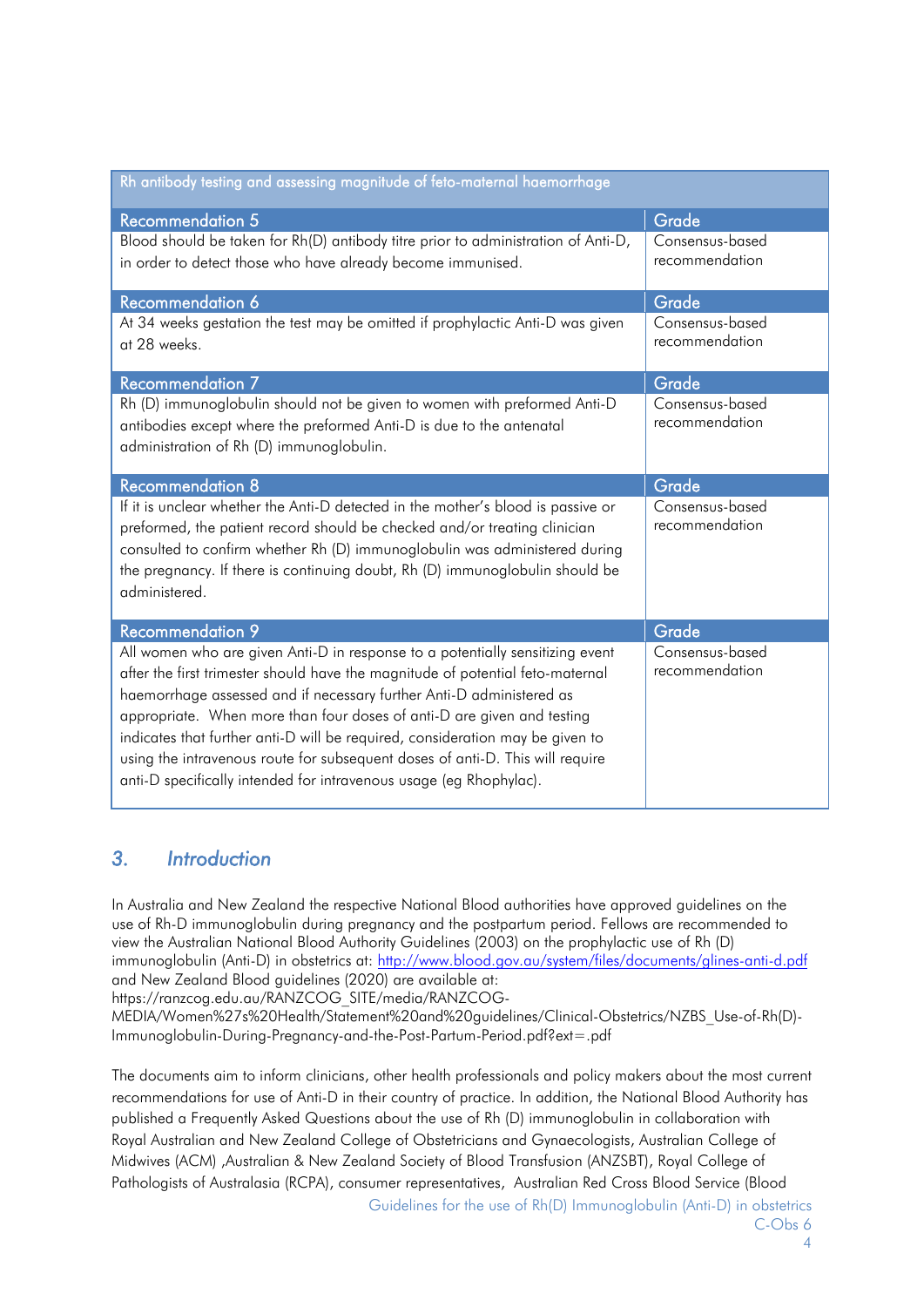Service), the New Zealand Blood Service (NZBS), National Blood Authority (NBA) and CSL Behring: [https://www.nslhd.health.nsw.gov.au/Services/Directory/Documents/FAQs%20Use%20of%20Rh%20\(D\)%20](https://www.nslhd.health.nsw.gov.au/Services/Directory/Documents/FAQs%20Use%20of%20Rh%20(D)%20Immunoglobulin.pdf) [Immunoglobulin.pdf](https://www.nslhd.health.nsw.gov.au/Services/Directory/Documents/FAQs%20Use%20of%20Rh%20(D)%20Immunoglobulin.pdf)

## <span id="page-4-0"></span>*4. Discussion and recommendations*

## <span id="page-4-1"></span>4.1 Overview

The administration of Rh (D) Immunoglobulin (Anti-D) has been shown previously (and more recently in Cochrane Reviews)<sup>1, [2](#page-6-4)</sup> to result in a significant reduction in the incidence of Rh isoimmunisation. The NHMRC has recommended the use of routine antenatal anti-D prophylaxis since 2002.<sup>3</sup> In New Zealand despite NZBlood guidelines supporting the routine administration of Rh (D) Immunoglobulin (Anti-D) at 28 and 32 weeks this has not become standard practice.

## <span id="page-4-2"></span>4.2 Evidence of benefit

Reviews in the Cochrane Library, Level 1, and undertaken by The National Institute for Clinical Excellence (NICE)[,3](#page-6-5) Level II and III, indicate that routine antenatal administration of Anti-D can result in a reduction in alloimmunisation of 78% (Cochrane Library, Level I evidence - 2 studies of 4500 women, both Level II) and 70% (NICE, Level II/III evidence - 4 studies of 6400 women, 1 Level II and 3 Level III).

The most robust evidence demonstrates Anti-D administration at a dose of 500IU at 28- and 34-weeks during pregnancy to all Rh (D) negative women (who have not actively formed their own Anti-D) will result in a reduction of alloimmunisation from about 1% to 0.35%.4

## <span id="page-4-3"></span>4.3 Product use

The following Rh(D) immunoglobulin products are manufactured by CSL: Immunoglobulin 250 IU (50mcg), Rh(D) Immunoglobulin VF 625 IU (125mcg), Rhophylac® 1500 IU (300mcg). In Australia all three are available, however Rhophylac 1500IU is not registered by Medsafe in New Zealand and therefore not available for general use.

Based on best evidence and current accepted practice, the following method of implementation is recommended:

AH Rh (D) negative women who have not actively formed their own Anti-D (unless NIPT at  $11^{+0}$  weeks for fetal RHD has predicted that they are not carrying an Rh D positive fetus) should be offered Anti-D:

- a) First trimester indications CSL 250 IU (50mcg)
	- i) Chorionic Villus Sampling;
	- ii) Miscarriage;
	- iii) Abortion (either medical after 10 weeks gestation or surgical); and
	- iv) Ectopic pregnancy.
	- v) Molar pregnancy

There is insufficient evidence to suggest that a threatened miscarriage before 12 weeks gestation necessitates Anti-D. However, where the bleeding is repeated, heavy or associated with abdominal pain or significant pelvic trauma, immunoprophylaxis may be administered to women with no preformed anti-D antibodies.

- b) Second and third trimester indications CSL 625 IU (125mcg)
	- i) Obstetric haemorrhage;
	- ii) Amniocentesis or other invasive fetal intervention;
	- iii) External cephalic version of a breech presentation, whether successful or not; and
	- iv) Abdominal trauma, or any other suspected intra-uterine bleeding or sensitising event.
	- v) Abortion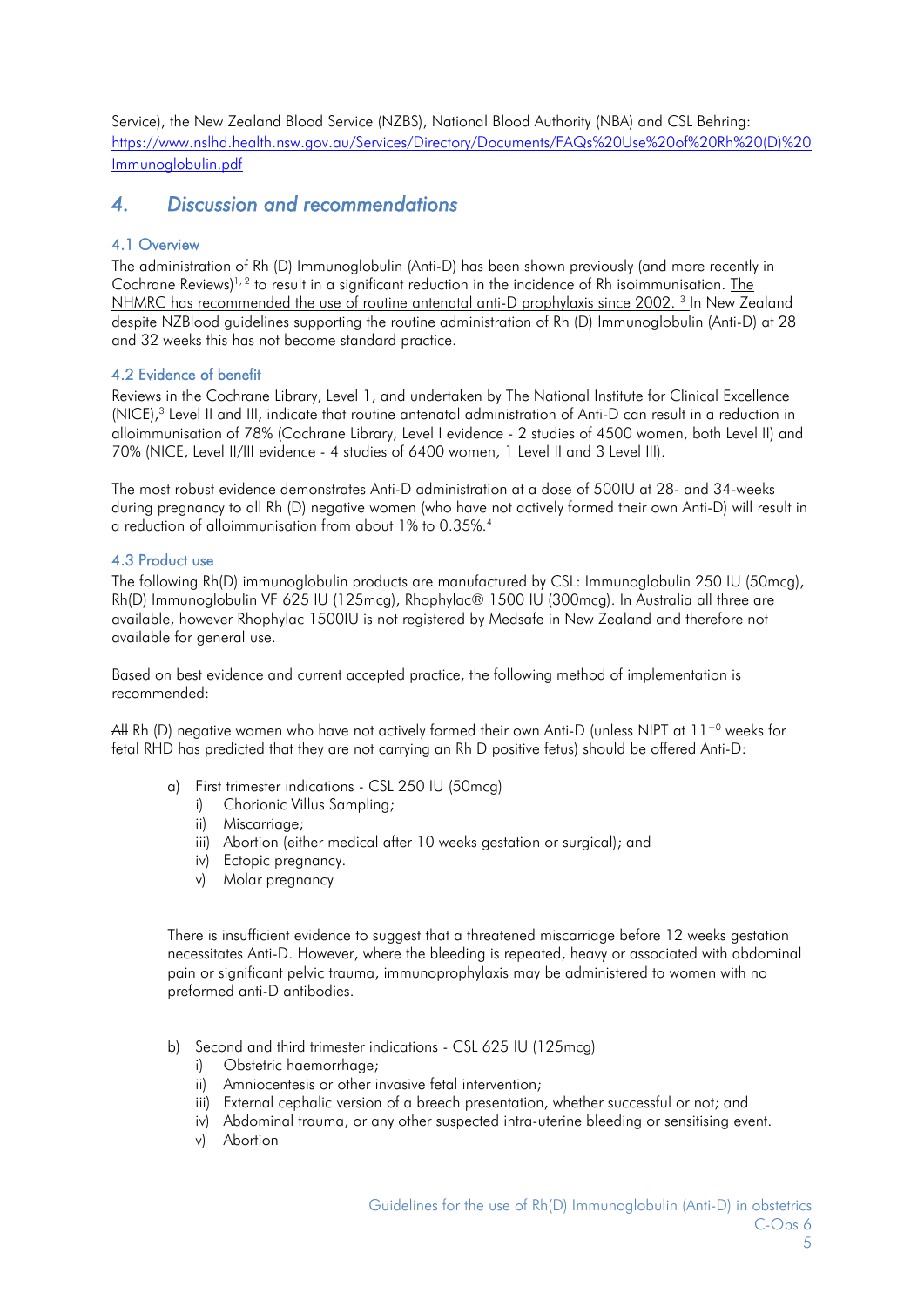- c) All Rh (D) negative women (who have not actively formed their own Anti-D) should receive Anti-D immunoglobulin at approximately 28 weeks gestation and again at approximately 34 weeks gestation - CSL 625 IU (125mcg).
- d) Post-natally, within 72 hours. All women who deliver an Rh (D) positive baby should have quantification of feto-maternal haemorrhage to guide the appropriate dose of anti-D prophylaxis.

Both medical and surgical methods of abortion are available in Australia and New Zealand. The evidence available to guide recommendations about use of anti-D for either medical or surgical termination of pregnancy is not particularly helpful, but there is theoretical evidence to suggest that the volume of fetomaternal haemorrhage in the first trimester might be enough to provoke maternal sensitisation. For this reason and because of the ready availability of anti-D and its excellent record of safety, as well as the problems associated with maternal sensitisation, RANZCOG follows the recommendations of RCOG that anti-D should be routinely offered for first trimester termination of pregnancy, whether by medical after 10 weeks gestation or surgical means.<sup>5</sup>

## <span id="page-5-0"></span>4.4 Rh antibody testing and assessing magnitude of feto-maternal haemorrhage

Blood should be taken for Rh(D) antibody titre prior to administration of Anti-D, in order to detect those who have already become immunised. However, at 34 weeks gestation, the test may be omitted if prophylactic Anti-D was given at 28 weeks gestation.

Rh (D) immunoglobulin should not be given to women with preformed Anti-D antibodies except where the preformed Anti-D is due to the antenatal administration of Rh (D) immunoglobulin. If it is unsure whether the Anti-D detected in the mother's blood is passive or preformed, patient record should be checked and/or treating clinician consulted to confirm whether Rh (D) immunoglobulin was administered during the pregnancy. If there is continuing doubt, Rh (D) immunoglobulin should be administered.

All women as defined in paragraphs (b) and (d) should have the magnitude of potential feto-maternal haemorrhage assessed and, if necessary, further Anti-D administered as appropriate.

## <span id="page-5-1"></span>4.5. Cell-free DNA assessment of fetal Rh(D) genotype

Recent studies demonstrate the feasibility of using cell-free fetal DNA assessment to accurately determine the fetal Rh(D) genotype.<sup>6</sup> This knowledge can be used to determine which Rh(D)-negative women are potentially at risk of sensitisation from carrying a Rh(D)-positive fetus. The Australian National Blood Authority(2021) guidelines recommend NIPT for fetal RHD from 11+0 weeks of pregnancy because of higher test accuracy than at earlier weeks. This testing is not in routine clinical use in most jurisdictions currently.

These guidelines apply to those women who have not undergone fetal Rh(D) genotyping or who are predicted to be carrying a Rh(D)-positive fetus. Women who have been shown to be carrying a Rh(D) negative fetus do not require anti-D prophylaxis either as routine or for potentially sensitising events.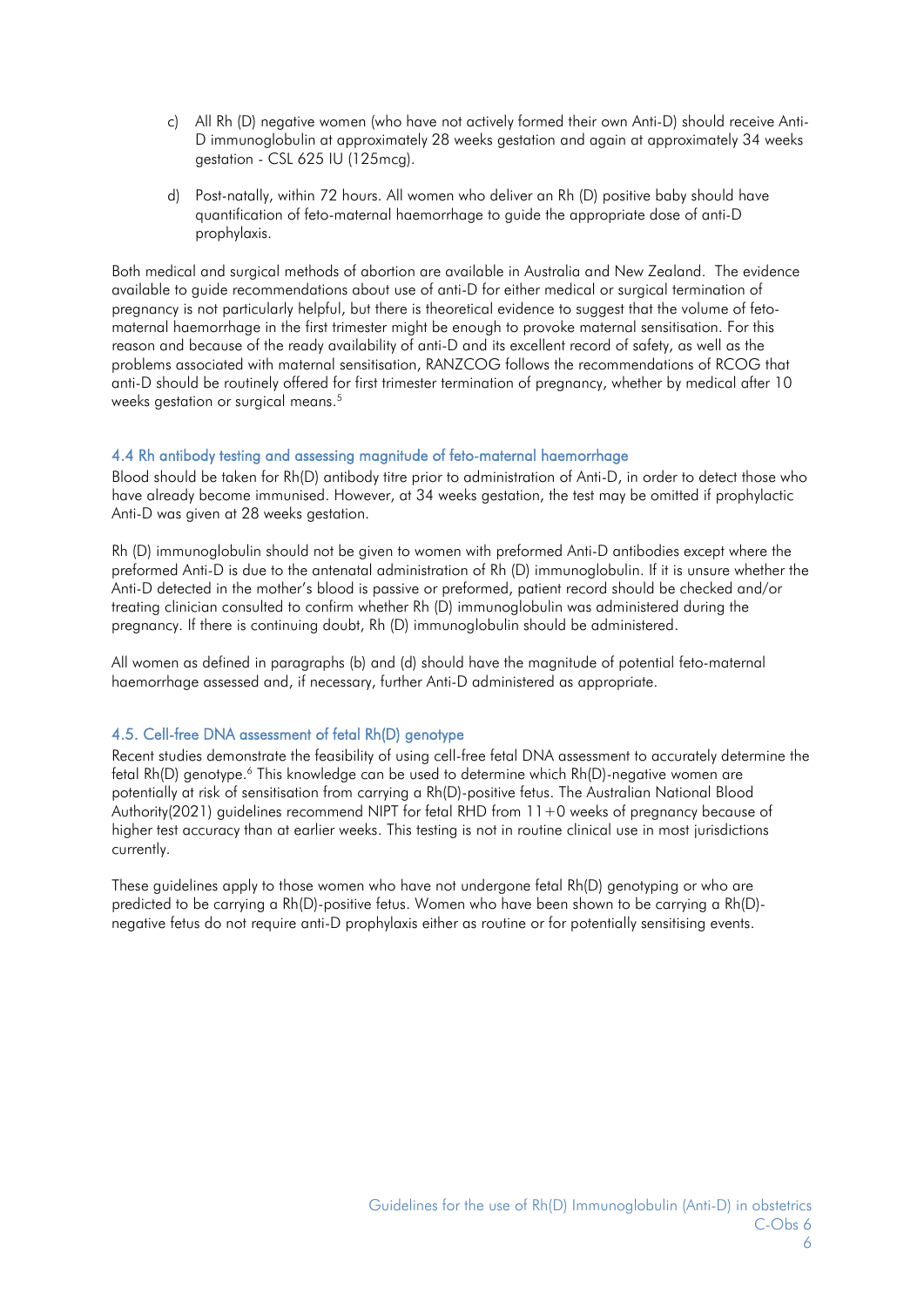# <span id="page-6-0"></span>5. *References*

- <span id="page-6-3"></span>1. Crowther CA, Keirse MJ. Anti-D administration in pregnancy for preventing rhesus alloimmunisation, Cochrane Database Syst Rev. 2000(2):CD000020.
- <span id="page-6-4"></span>2. Crowther C, Middleton P. Anti-D administration after childbirth for preventing Rhesus alloimmunisation, Cochrane Database Syst Rev. 2000(2):CD000021.
- <span id="page-6-5"></span>3. National Institute for Clinical Excellence (NICE). Guidance on the use of routine antenatal Anti-D prophylaxis for Rh (D) negative women. 2008. Available from: [http://www.nice.org.uk/guidance/index.jsp?action=byID&o=12047.](http://www.nice.org.uk/guidance/index.jsp?action=byID&o=12047)
- 4. Pilgrim, H., et al. (2009). "Routine antenatal anti-D prophylaxis for RhD-negative women: a systematic review and economic evaluation." Health Technol Assess **13**(10): iii, ix-xi, 1-103.
- 5. Royal College of Obstetricians and Gynaecologists. The Management of Women with Red Cell Antibodies during Pregnancy. Green-top Guideline No. 65. 2014. Available from: https://www.rcog.org.uk/globalassets/documents/guidelines/rbc\_gtg65.pdf
- 6. Chitty LS, Finning K, Wade A, Soothill P, Martin B, Oxenford K, et al. Diagnostic accuracy of routine antenatal determination of fetal RHD status across gestation: population based cohort study. BMJ 2014;349:g5243.

# <span id="page-6-1"></span>*6. Other suggested reading*

# National Blood Authority

<http://www.nba.gov.au/>

<https://www.blood.gov.au/anti-d-0>

## Australian Red Cross Blood Service (ARCBS)

To assist health professionals with the implementation of the new arrangements for antenatal prophylaxis, ARCBS and CSL Bioplasma have produced a range of educational materials that can be requested by faxing the CSL Immunotherapy Product Manager on 03 9358 5410.

Australian Red Cross and National Blood Authority Expert Panel Consensus Position Statement. [Use of Rh\(D\)](http://www.ranzcog.edu.au/doc/use-of-rhd-immunoglobulin-in-patients-with-a-body-mass-index-30.html)  [Immunoglobulin in Patients with a Body Mass Index >30.](http://www.ranzcog.edu.au/doc/use-of-rhd-immunoglobulin-in-patients-with-a-body-mass-index-30.html)2015. Available from: [https://www.ranzcog.edu.au/RANZCOG\\_SITE/media/RANZCOG-](https://www.ranzcog.edu.au/RANZCOG_SITE/media/RANZCOG-MEDIA/Women)[MEDIA/Women's%20Health/Statement%20and%20guidelines/Clinical-Obstetrics/Consensus-Position-](https://www.ranzcog.edu.au/RANZCOG_SITE/media/RANZCOG-MEDIA/Women)[Statement-RhDIg-and-Women-with-High-BMI.pdf?ext=.pdf](https://www.ranzcog.edu.au/RANZCOG_SITE/media/RANZCOG-MEDIA/Women) 

## New Zealand Blood Service (NZBlood)

NZ Blood guidelines (2013) are available at: [https://www.nzblood.co.nz/assets/Transfusion-](https://www.nzblood.co.nz/assets/Transfusion-Medicine/PDFs/USE-OF-RH-D-IMMUNOGLOBULIN-DURING-PREGNANCY-AND-THE-POST-PARTUM-PERIOD-111G130.pdf)[Medicine/PDFs/USE-OF-RH-D-IMMUNOGLOBULIN-DURING-PREGNANCY-AND-THE-POST-PARTUM-](https://www.nzblood.co.nz/assets/Transfusion-Medicine/PDFs/USE-OF-RH-D-IMMUNOGLOBULIN-DURING-PREGNANCY-AND-THE-POST-PARTUM-PERIOD-111G130.pdf)[PERIOD-111G130.pdf](https://www.nzblood.co.nz/assets/Transfusion-Medicine/PDFs/USE-OF-RH-D-IMMUNOGLOBULIN-DURING-PREGNANCY-AND-THE-POST-PARTUM-PERIOD-111G130.pdf)

# <span id="page-6-2"></span>*7. Links to other College statements*

Consent and the provision of information to patients in Australia regarding proposed treatment (C-Gen 02a) [http://www.ranzcog.edu.au/RANZCOG\\_SITE/media/RANZCOG-](http://www.ranzcog.edu.au/RANZCOG_SITE/media/RANZCOG-MEDIA/Women%27s%20Health/Statement%20and%20guidelines/Clinical%20-%20General/Consent-and-provision-of-information-to-patients-in-Australia-(C-Gen-2a)-Review-July-2016.pdf?ext=.pdf)[MEDIA/Women%27s%20Health/Statement%20and%20guidelines/Clinical%20-%20General/Consent-and](http://www.ranzcog.edu.au/RANZCOG_SITE/media/RANZCOG-MEDIA/Women%27s%20Health/Statement%20and%20guidelines/Clinical%20-%20General/Consent-and-provision-of-information-to-patients-in-Australia-(C-Gen-2a)-Review-July-2016.pdf?ext=.pdf)[provision-of-information-to-patients-in-Australia-\(C-Gen-2a\)-Review-July-2016.pdf?ext=.pdf](http://www.ranzcog.edu.au/RANZCOG_SITE/media/RANZCOG-MEDIA/Women%27s%20Health/Statement%20and%20guidelines/Clinical%20-%20General/Consent-and-provision-of-information-to-patients-in-Australia-(C-Gen-2a)-Review-July-2016.pdf?ext=.pdf)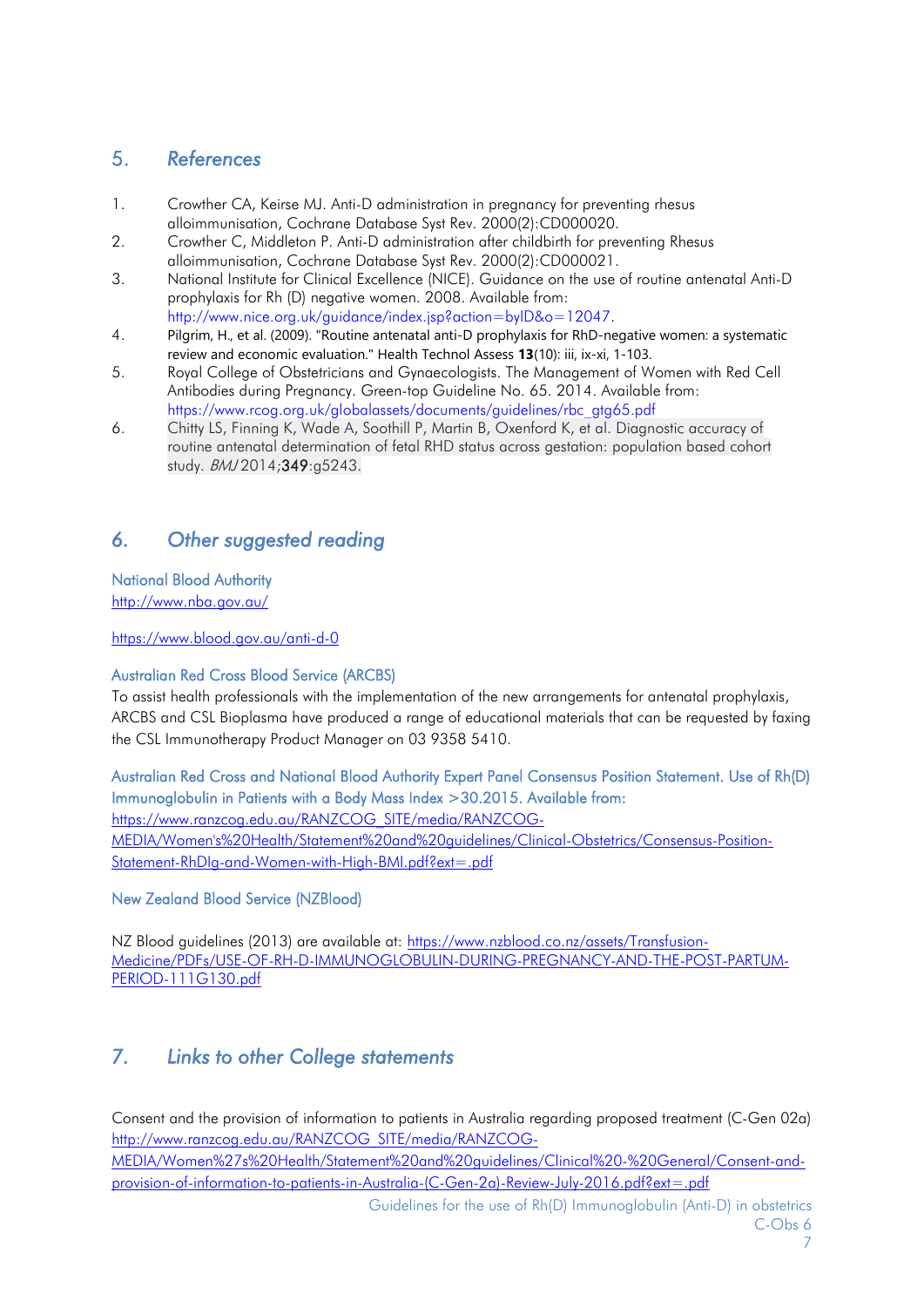Consent and provision of information to patients in New Zealand regarding proposed treatment (C-Gen 02b) https://www.ranzcog.edu.au/RANZCOG SITE/media/RANZCOG-[MEDIA/Women%27s%20Health/Statement%20and%20guidelines/Clinical%20-%20General/Consent-and](https://www.ranzcog.edu.au/RANZCOG_SITE/media/RANZCOG-MEDIA/Women%27s%20Health/Statement%20and%20guidelines/Clinical%20-%20General/Consent-and-provision-of-information-NZ-(C-Gen-2b)-Review-March-2016_1.pdf?ext=.pdf)[provision-of-information-NZ-\(C-Gen-2b\)-Review-March-2016\\_1.pdf?ext=.pdf](https://www.ranzcog.edu.au/RANZCOG_SITE/media/RANZCOG-MEDIA/Women%27s%20Health/Statement%20and%20guidelines/Clinical%20-%20General/Consent-and-provision-of-information-NZ-(C-Gen-2b)-Review-March-2016_1.pdf?ext=.pdf)

Evidence-based Medicine, Obstetrics and Gynaecology (C-Gen 15) [https://www.ranzcog.edu.au/RANZCOG\\_SITE/media/RANZCOG-](https://www.ranzcog.edu.au/RANZCOG_SITE/media/RANZCOG-MEDIA/Women%27s%20Health/Statement%20and%20guidelines/Clinical%20-%20General/Evidence-based-medicine,-Obstetrics-and-Gynaecology-(C-Gen-15)-Review-March-2016.pdf?ext=.pdf)[MEDIA/Women%27s%20Health/Statement%20and%20guidelines/Clinical%20-%20General/Evidence](https://www.ranzcog.edu.au/RANZCOG_SITE/media/RANZCOG-MEDIA/Women%27s%20Health/Statement%20and%20guidelines/Clinical%20-%20General/Evidence-based-medicine,-Obstetrics-and-Gynaecology-(C-Gen-15)-Review-March-2016.pdf?ext=.pdf)[based-medicine,-Obstetrics-and-Gynaecology-\(C-Gen-15\)-Review-March-2016.pdf?ext=.pdf](https://www.ranzcog.edu.au/RANZCOG_SITE/media/RANZCOG-MEDIA/Women%27s%20Health/Statement%20and%20guidelines/Clinical%20-%20General/Evidence-based-medicine,-Obstetrics-and-Gynaecology-(C-Gen-15)-Review-March-2016.pdf?ext=.pdf)

# <span id="page-7-0"></span>*8. Patient information*

A range of RANZCOG Patient Information Pamphlets can be ordered via: <https://www.ranzcog.edu.au/Womens-Health/Patient-Information-Guides/Patient-Information-Pamphlets>

NZBlood provides patient information on use of ant-D immunoglobulin at: <https://www.nzblood.co.nz/assets/Transfusion-Medicine/PDFs/111I004.pdf>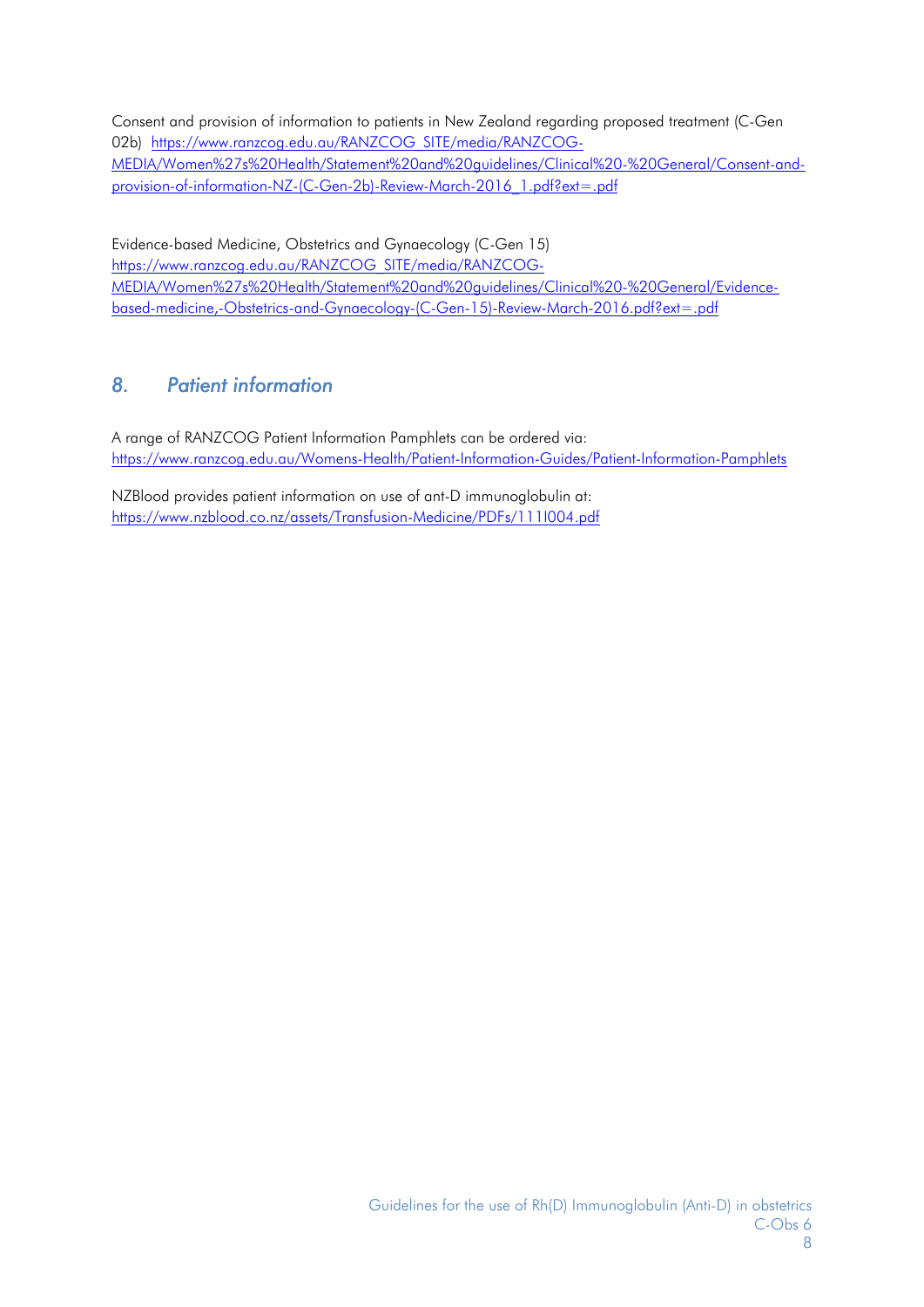# <span id="page-8-0"></span>*Appendices*

<span id="page-8-1"></span>Appendix A Women's Health Committee Membership

| <b>Name</b>                       | <b>Position on Committee</b>    |
|-----------------------------------|---------------------------------|
| Professor Yee Leung               | <b>Chair and Board Member</b>   |
| Dr Gillian Gibson                 | Deputy Chair, Gynaecology       |
| Dr Scott White                    | Deputy Chair, Obstetrics        |
| Associate Professor Ian Pettigrew | Member and EAC Representative   |
| Dr Kristy Milward                 | Member and Councillor           |
| Dr Will Milford                   | Member and Councillor           |
| Dr Frank O'Keeffe                 | Member and Councillor           |
| Professor Sue Walker              | Member                          |
| Dr Roy Watson                     | Member and Councillor           |
| Dr Susan Fleming                  | Member and Councillor           |
| Dr Sue Belgrave                   |                                 |
| Dr Marilyn Clarke                 | <b>ATSI Representative</b>      |
| Associate Professor Kirsten Black | Member                          |
| Dr Thangeswaran Rudra             | Member                          |
| Dr Nisha Khot                     | Member and SIMG Representative  |
| Dr Judith Gardiner                | Diplomate Representative        |
| Dr Angela Brown                   | Midwifery Representative        |
| Ms Ann Jorgensen                  | Community Representative        |
| Dr Rebecca Mackenzie-Proctor      | Trainee Representative          |
| Prof Caroline De Costa            | Co-opted member (ANZJOG member) |

## <span id="page-8-2"></span>Appendix B Overview of the development and review process for this statement

i. Steps in developing and updating this statement

This statement was originally developed in 1995 and was most recently reviewed in July 2019. The Women's Health Committee carried out the following steps in reviewing this statement:

- Declarations of interest were sought from all members prior to reviewing this statement.
- Structured clinical questions were developed and agreed upon.
- An updated literature search to answer the clinical questions was undertaken.
- At the May 2019 teleconference, the existing consensus-based recommendations were reviewed and updated (where appropriate) based on the available body of evidence and clinical expertise. Recommendations were graded as set out below in Appendix B part iii)

## ii. Declaration of interest process and management

Declaring interests is essential in order to prevent any potential conflict between the private interests of members, and their duties as part of the Women's Health Committee.

A declaration of interest form specific to guidelines and statements was developed by RANZCOG and approved by the RANZCOG Board in September 2012. The Women's Health Committee members were required to declare their relevant interests in writing on this form prior to participating in the review of this statement.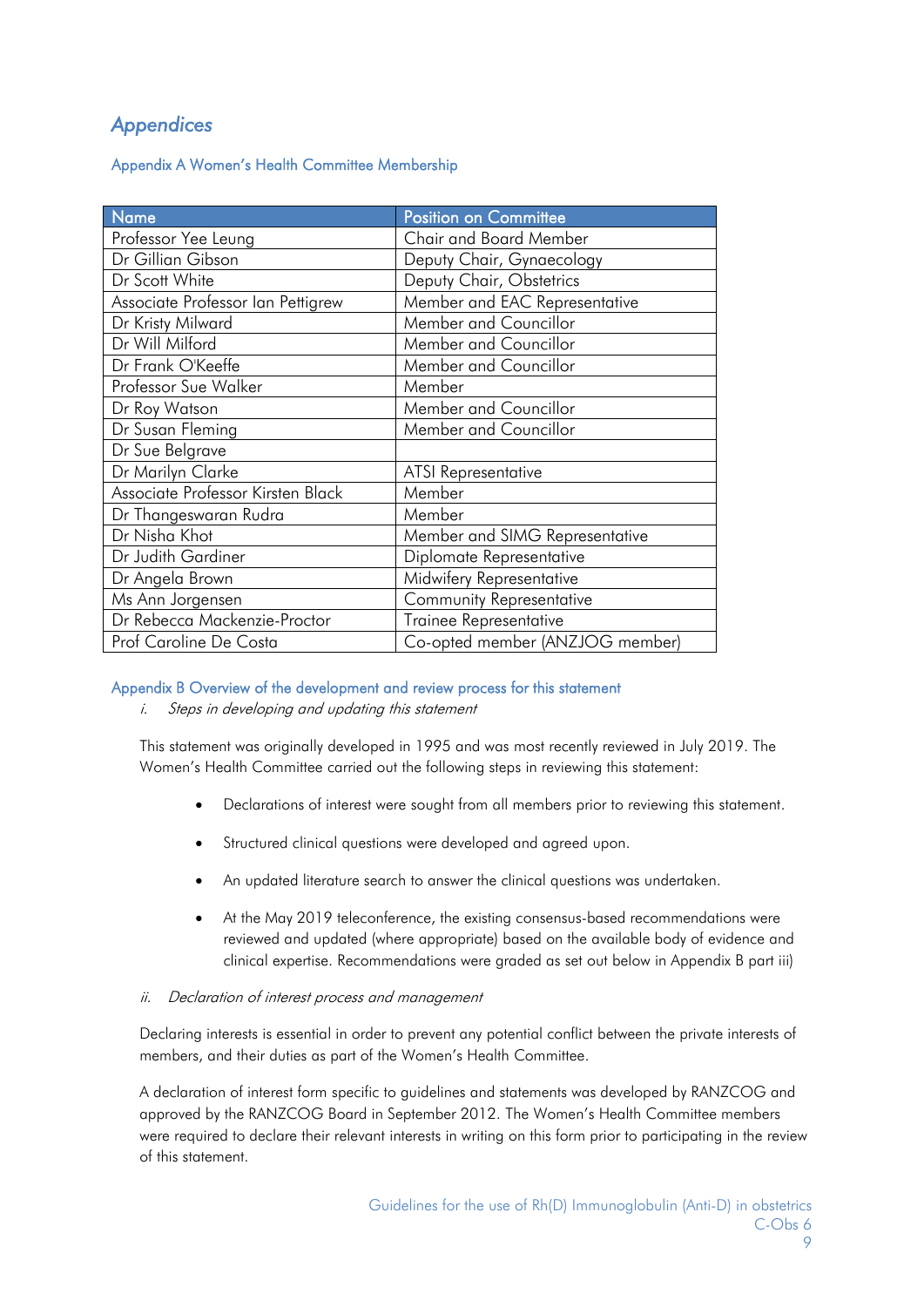Members were required to update their information as soon as they become aware of any changes to their interests and there was also a standing agenda item at each meeting where declarations of interest were called for and recorded as part of the meeting minutes.

There were no significant real or perceived conflicts of interest that required management during the process of updating this statement.

## iii. Grading of recommendations

Each recommendation in this College statement is given an overall grade as per the table below, based on the National Health and Medical Research Council (NHMRC) Levels of Evidence and Grades of Recommendations for Developers of Guidelines. Where no robust evidence was available but there was sufficient consensus within the Women's Health Committee, consensus-based recommendations were developed or existing ones updated and are identifiable as such. Consensus-based recommendations were agreed to by the entire committee. Good Practice Notes are highlighted throughout and provide practical guidance to facilitate implementation. These were also developed through consensus of the entire committee.

| Recommendation category |              | Description                                                                                                    |
|-------------------------|--------------|----------------------------------------------------------------------------------------------------------------|
| Evidence-based          | A            | Body of evidence can be trusted to guide practice                                                              |
|                         | <sub>B</sub> | Body of evidence can be trusted to guide practice in most<br>situations                                        |
|                         | C            | Body of evidence provides some support for<br>recommendation(s) but care should be taken in its<br>application |
|                         | D            | The body of evidence is weak, and the recommendation<br>must be applied with caution                           |
| Consensus-based         |              | Recommendation based on clinical opinion and expertise<br>as insufficient evidence available                   |
| Good Practice Note      |              | Practical advice and information based on clinical opinion<br>and expertise                                    |